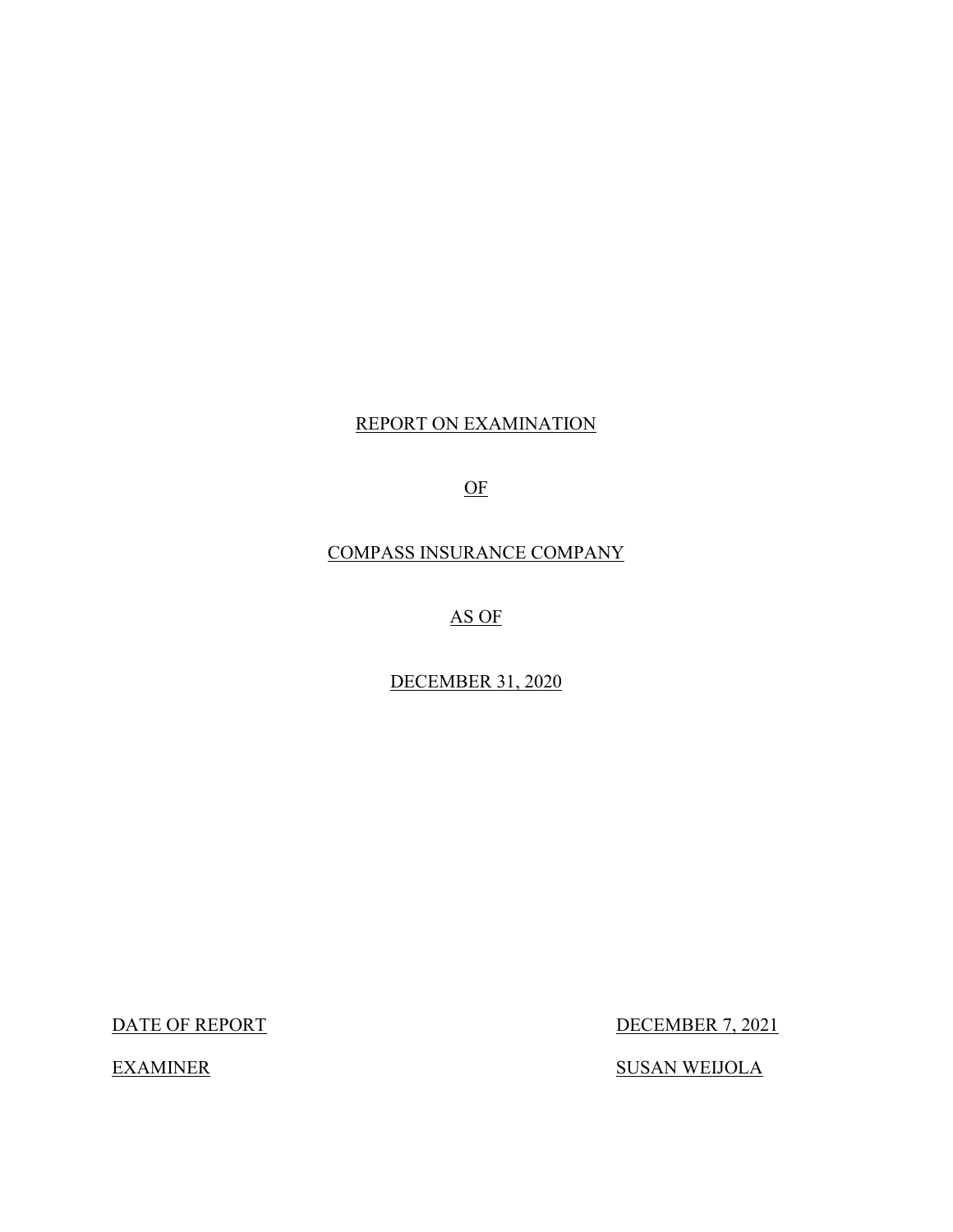## TABLE OF CONTENTS

| <b>ITEM</b> |                                                                                                                                                                                                                          | PAGE NO.                                           |
|-------------|--------------------------------------------------------------------------------------------------------------------------------------------------------------------------------------------------------------------------|----------------------------------------------------|
| 1.          | Scope of examination                                                                                                                                                                                                     | $\overline{2}$                                     |
| 2.          | Description of Company                                                                                                                                                                                                   | 3                                                  |
| 3.          | A. Corporate governance<br>B. Territory and plan of operation<br>C. Reinsurance ceded<br>D. Holding company system<br>E. Significant ratios<br><b>Financial statements</b><br>A. Balance sheet<br>B. Statement of income | 4<br>5<br>6<br>$\overline{7}$<br>8<br>9<br>9<br>10 |
|             | C. Capital and surplus                                                                                                                                                                                                   | 11                                                 |
| 4.          | Losses and loss adjustment expenses                                                                                                                                                                                      | 12                                                 |
| 5.          | Subsequent events                                                                                                                                                                                                        | 12                                                 |
| 6.          | Compliance with prior report on examination                                                                                                                                                                              | 13                                                 |
| 7.          | Summary of comments and recommendations                                                                                                                                                                                  | 13                                                 |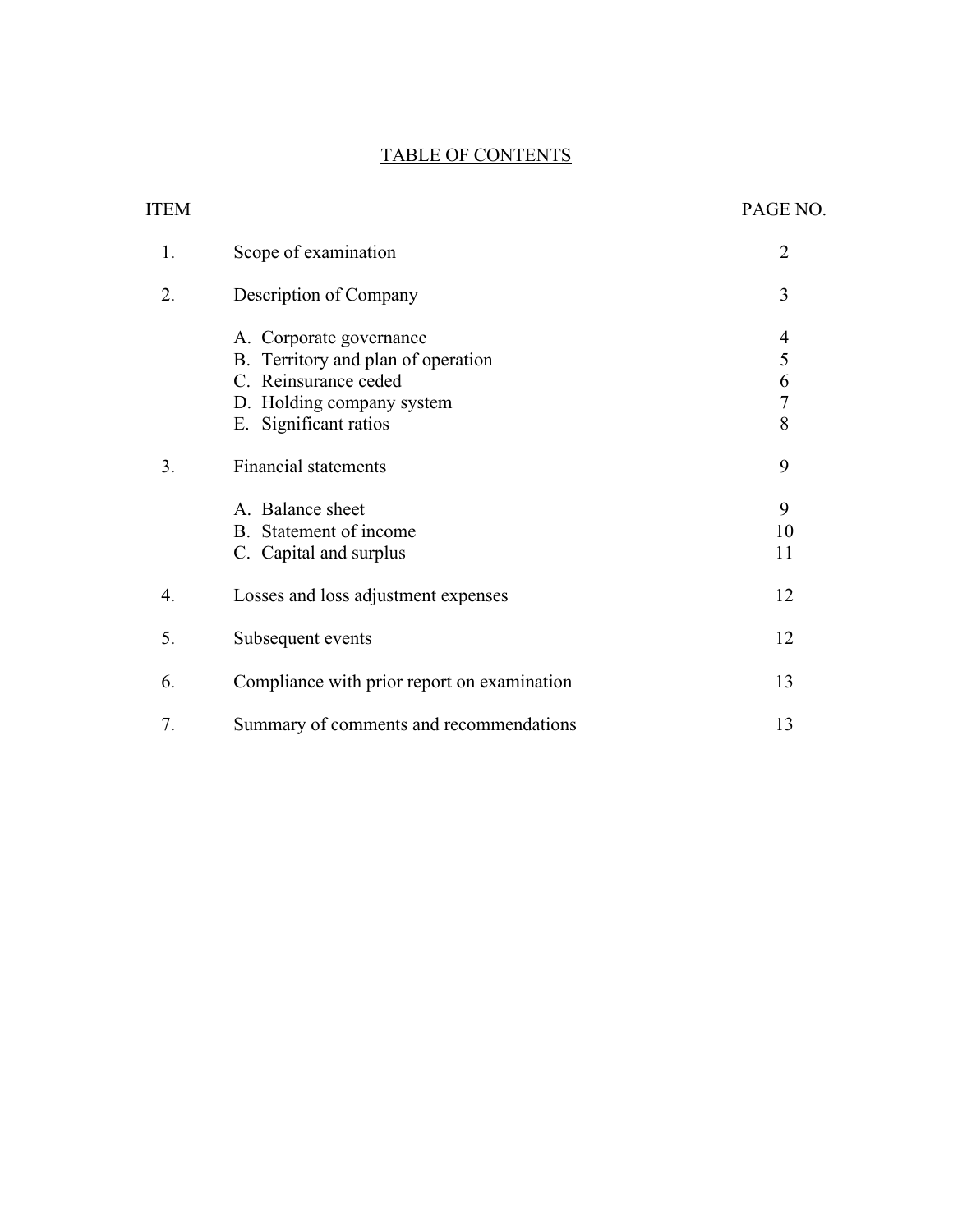

**KATHY HOCHUL ADRIENNE A. HARRIS** Governor **Acting Superintendent** 

December 7, 2021

Honorable Adrienne A. Harris Acting Superintendent New York State Department of Financial Services Albany, New York 12257

Madam:

 contained in Appointment Number 32279 dated July 26, 2021, attached hereto, I have made an examination Pursuant to the requirements of the New York Insurance Law, and in compliance with the instructions into the condition and affairs of Compass Insurance Company as of December 31, 2021, and submit the following report thereon.

Wherever the designation "the Company" or "Compass" appears herein without qualification, it should be understood to indicate Compass Insurance Company.

Wherever the term "Department" appears herein without qualification, it should be understood to mean the New York State Department of Financial Services.

Due to the COVID-19 pandemic, the examination was conducted remotely.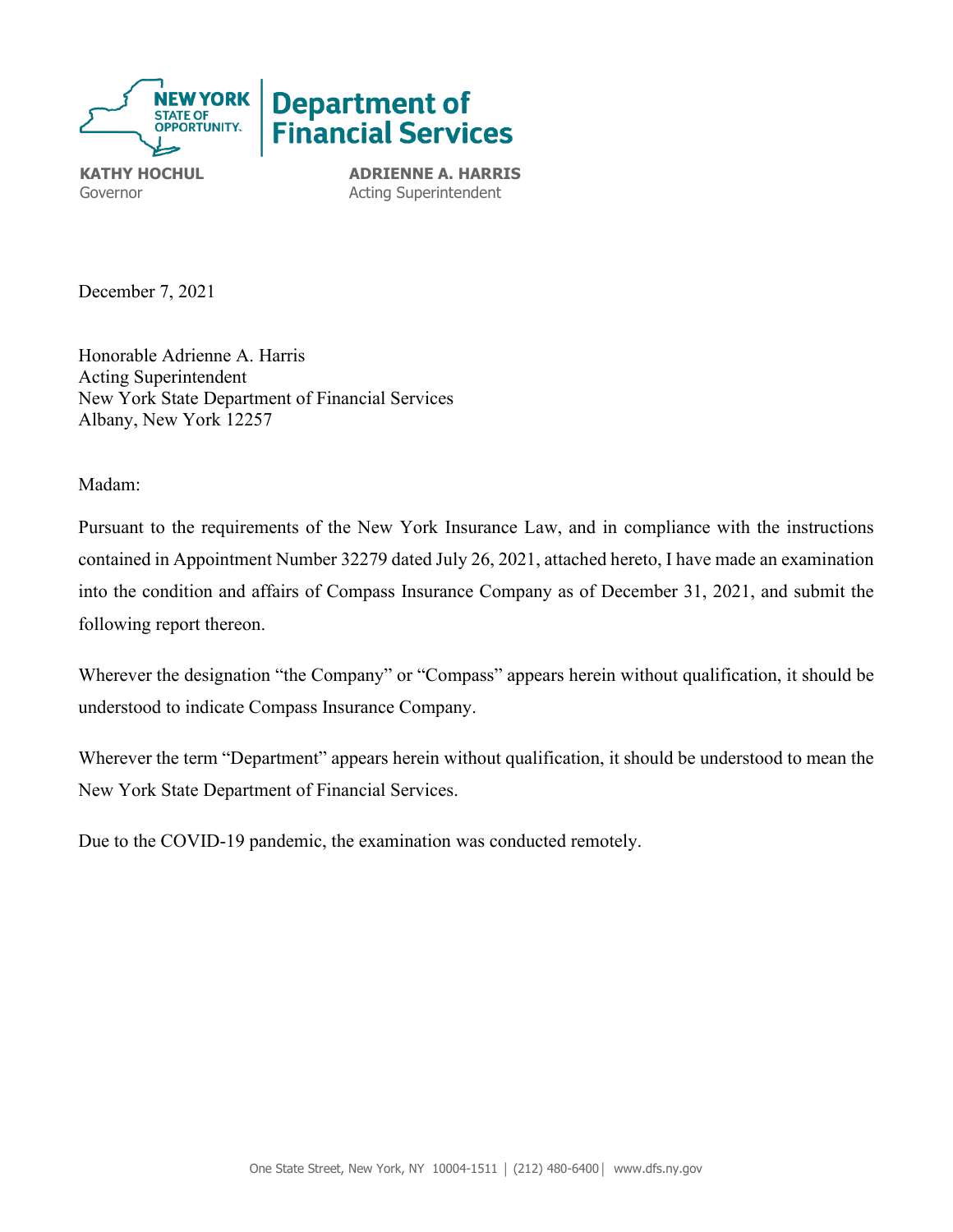#### <span id="page-3-0"></span>1. **SCOPE OF EXAMINATION**

The Department has performed an examination of Compass Insurance Company*,* a multi-state insurer. The previous examination was conducted as of December 31, 2015. This examination covered the five-year period from January 1, 2016, through December 31, 2020. Transactions occurring subsequent to this period were reviewed where deemed appropriate by the examiner.

 those risks. This examination also includes assessing the principles used and significant estimates made by management, as well as evaluating the overall financial statement presentation, management's compliance with New York laws, statutory accounting principles, and annual statement instructions. This examination was conducted in accordance with the National Association of Insurance Commissioners ("NAIC") Financial Condition Examiners Handbook, which requires that we plan and perform the examination to evaluate the financial condition and identify current and prospective risks of the Company by obtaining information about the Company including corporate governance, identifying and assessing inherent risks within the Company and evaluating system controls and procedures used to mitigate

This examination report includes, but is not limited to, the following:

Company history Management and control Territory and plan of operation Reinsurance Holding company description Financial statement presentation Loss review and analysis Significant subsequent events Summary of recommendations

A review was also made to ascertain what action was taken by the Company with regard to the recommendation contained in the prior report on examination.

 This report on examination is confined to financial statements and comments on those matters that involve departures from laws, regulations or rules, or that are deemed to require explanation or description.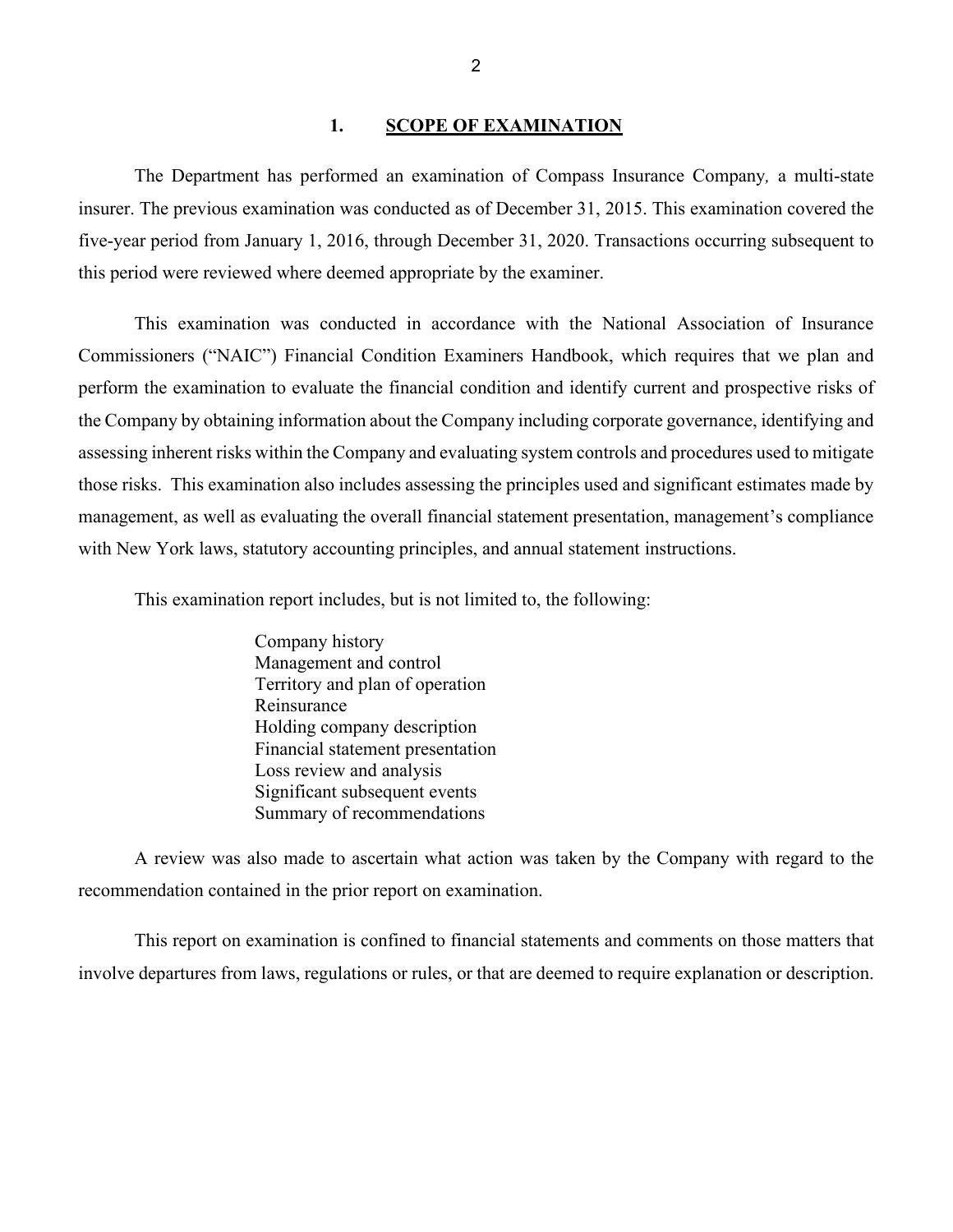### <span id="page-4-0"></span>**2. DESCRIPTION OF COMPANY**

 licensed on December 22, 1969 and commenced business the same day. Business was conducted under the name Medallion Insurance Company until July 19, 1971, when the current name of Compass Insurance subject to the provisions of Section 1203 of the New York Insurance Law, must obtain prior approval of the Superintendent of Insurance before it can resume doing any insurance business. The Company was incorporated on March 6, 1968, under the laws of the State of New York. It was Company was adopted. The Company discontinued writing new and renewal business in June 1984, and

 In March 1980, the ultimate parent of Compass was Armco, Inc. After various relocations within the Armco Inc., holding company system, in January 1985, Northwestern National Insurance Company of Milwaukee, Wisconsin ("NNIC") became the immediate parent of Compass.

 In August 1999, with the Department's approval, the Company's former ultimate parent, Armco Inc., merged with AK Steel Holding Corporation and AK Steel Corporation. Pursuant to the merger agreement, the surviving corporation was AK Steel Corporation. AK Steel Holding Corporation became Compass' ultimate parent.

 In February 2011, the Company reduced its capital from \$1,253,480 consisting of 125,348 shares with a par value of \$10 per share to \$947,420 consisting of 94,742 shares with a par value of \$10 per share pursuant to a stock redemption agreement with its immediate parent, NNIC. The Company also amended its Department on February 23, 2011. charter pursuant to the provisions of Section 1206 of the New York Insurance Law to reduce the number of its outstanding shares. The stock redemption agreement and charter amendment were approved by the

 On April 22, 2016, SOBC Gamma Holding Company Limited ("SOBC Gamma"), proposed to acquire control of Compass pursuant to a Stock Purchase Agreement, dated as of January 13, 2016, and amended on April 12, 2016 (the "Agreement"), by and among Armco Insurance Group, Inc., a Delaware corporation and the direct parent of NNIC, SOBC Gamma, and NNIC (with respect only to and outstanding capital stock of NNIC for cash in the amount of \$1.00. As a result, NNIC would become a direct, wholly owned subsidiary of SOBC Gamma, and Compass would become an indirect, wholly owned subsidiary of SOBC Gamma. The application was approved by the Department on October 27, 2016. certain limited provisions). Pursuant to the Agreement, SOBC Gamma would acquire all of the issued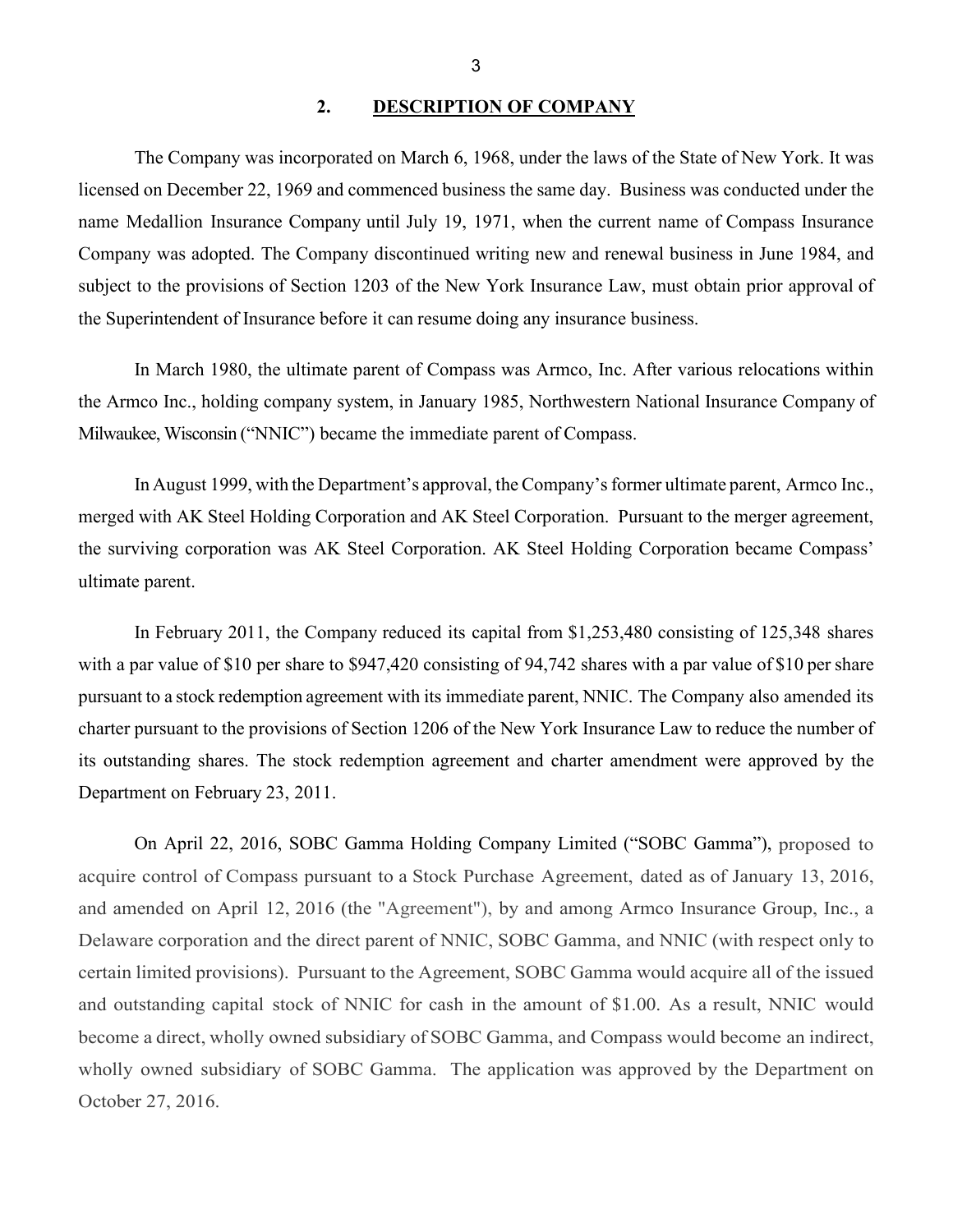In July 2017, the Company requested approval, pursuant to Section 1411(d) of the New York Insurance Law, of a Plan of Stock Redemption and Retirement ("Plan"). The Plan was accomplished by the of the proposed Plan, the Company's capital totaled \$527,900, consisting of 52,790 shares of \$10 par value Company's purchase from NNIC and retirement of 41,952 shares of its common stock. Upon completion per share common stock. The Plan was approved by the Department on November 27, 2017.

 liquidation by the Wisconsin Commissioner of Insurance. After May 2, 2019, SOBC Darag Services On May 2, 2019, NNIC, the administrator of the Company's run-off business, was ordered into Company Limited provided support services to the Company pursuant to a service agreement. This agreement was terminated effective December 31, 2020.

31, 2020. Effective January 1, 2021, the Company entered into a service agreement with GLS Services Company ("GLS"), a Delaware corporation, whereby GLS provides certain support services to administer the Company's runoff business, including financial management, claims and data processing, general administration, and regulatory relations. This agreement was non-objected by the Department on December

#### <span id="page-5-0"></span>A. Corporate Governance

Pursuant to the Company's by-laws, management of the Company is vested in a board of directors consisting of seven members. The board meets once during each calendar year. At December 31, 2020, the board of directors was comprised of the following six members:

| Name and Residence   | <b>Principal Business Affiliation</b> |
|----------------------|---------------------------------------|
| Patricia S. Henson   | Assistant Secretary,                  |
| Maineville, OH       | Compass Insurance Company             |
| Thomas F. Hodson     | Secretary and General Counsel,        |
| West Hartford, CT    | Compass Insurance Company             |
| Brian Johnston       | Chief Financial Officer,              |
| Spencerville, NY     | Compass Insurance Company             |
| Stephanie C. Mocatta | President & Chief Executive Officer,  |
| Broadstairs, UK      | Compass Insurance Company             |
| Gary M. Sussman      | Assistant Treasurer,                  |
| Riverview, FL        | Compass Insurance Company             |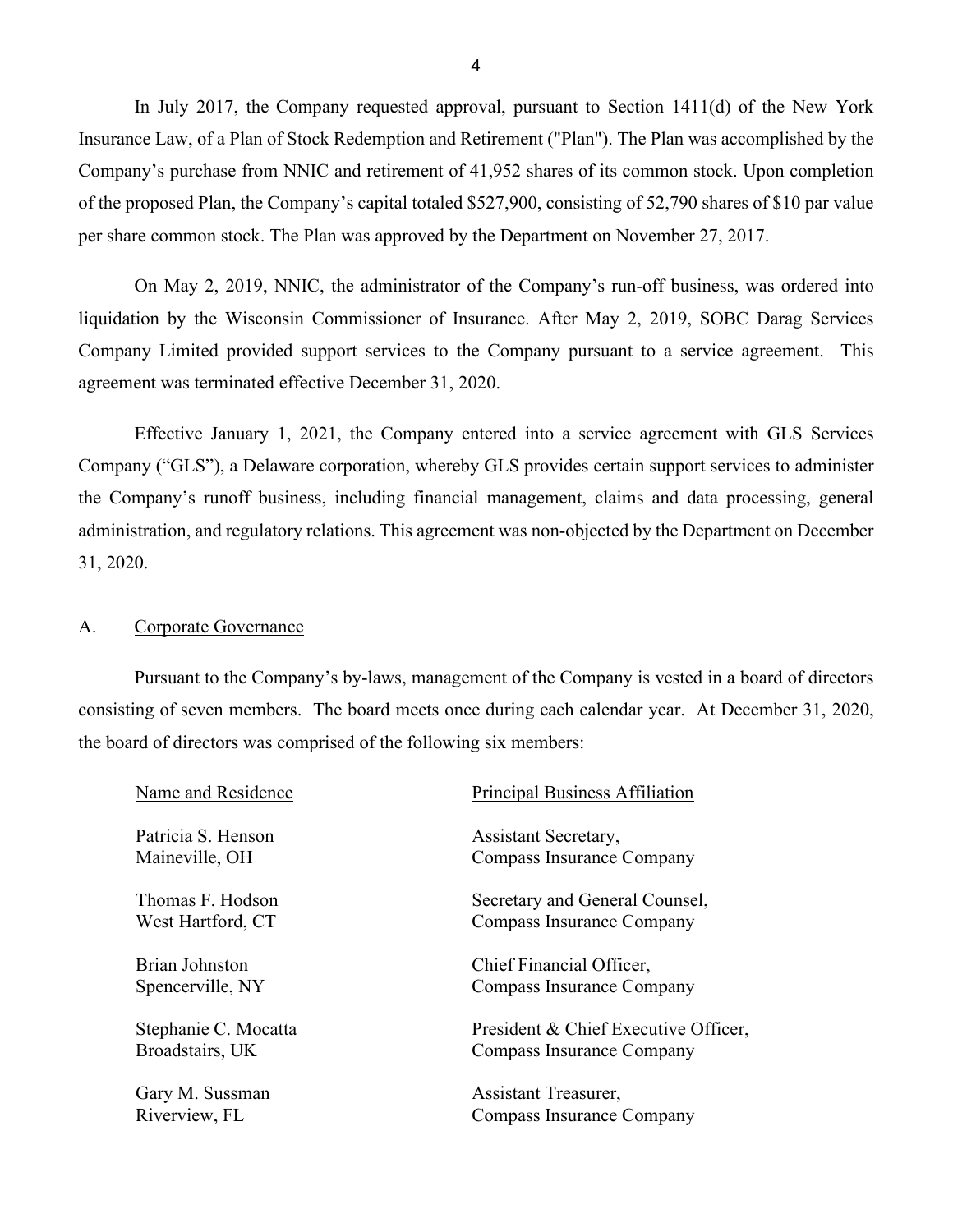5

Richard P. Whatton Director,

Name and Residence Principal Business Affiliation

Kent, UK Compass Insurance Company

 indicated that board members Patricia Henson and Gary Sussman each attended less than 50% of the A review of the minutes of the board of directors' meetings held during the examination period meetings for which they were eligible to attend. Members of the board have a fiduciary responsibility; individuals who fail to attend at least one-half of the regular meetings do not fulfill such responsibility.

<span id="page-6-1"></span>resign or be replaced. It is recommended that board members who are unable or unwilling to consistently attend meetings

 Rosen resigned on June 30, 2020, and has not yet been replaced. It was also noted that the Company's charter was amended in 2010 to reduce the number of its directors from 13 to seven. However, at December 31, 2020, the Company only has six directors. Jonathan

It is recommended that the Company comply with its charter and ensure the number of directors in no case be less than the minimum required.

<span id="page-6-2"></span>As of December 31, 2020, the principal officers of the Company were as follows:

<span id="page-6-0"></span>

| Name                 | Title                          |
|----------------------|--------------------------------|
| Stephanie C. Mocatta | President                      |
| Thomas F. Hodson     | Secretary                      |
| Brian Johnston       | <b>Chief Financial Officer</b> |

### B. Territory and Plan of Operation

 discontinued writing new and renewal business in June 1984. There are no policies in force on the Company's books. As of December 31, 2020, the Company was licensed to write business in 23 states. The Company

 During the period prior to cessation of premium writings in 1984, the Company was a direct writer of all lines of property and casualty insurance, primarily for large commercial insureds. The Company also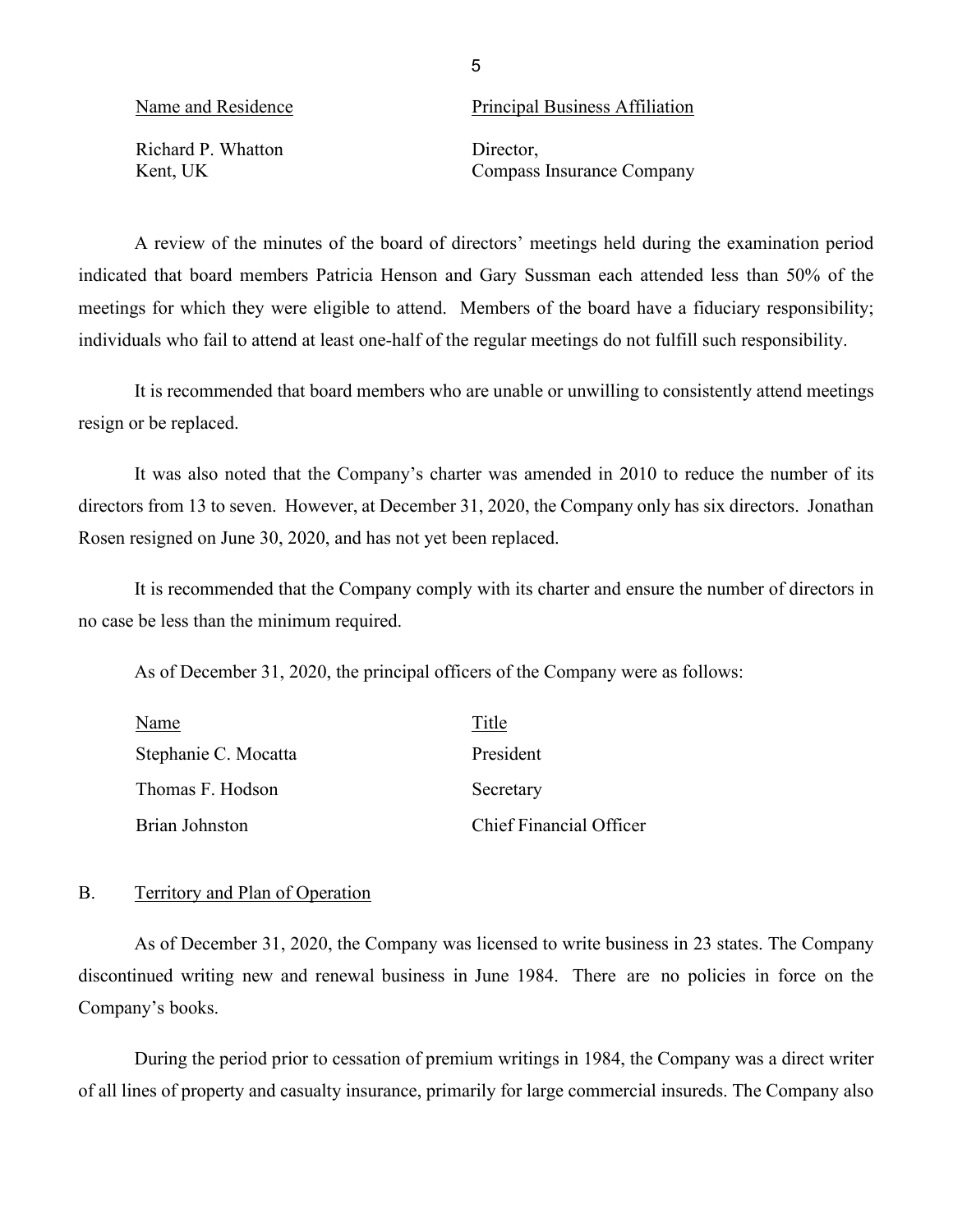pools. The pooling agreement terminated in 1990. engaged in the assumption of business from NNIC and participated with other affiliates in inter-company

As of the examination date, the Company was authorized to transact the kinds of insurance as defined in the following numbered paragraphs of Section 1113(a) of the New York Insurance Law:

| Pa <u>ragraph</u> | Line of Business                               |
|-------------------|------------------------------------------------|
| 3                 | Accident & health                              |
| 4                 | Fire                                           |
| 5                 | Miscellaneous property                         |
| 6                 | Water damage                                   |
| 7                 | Burglary and theft                             |
| 8                 | Glass                                          |
| 9                 | Boiler and machinery                           |
| 10                | Elevator                                       |
| 11                | Animal                                         |
| 12                | Collision                                      |
| 13                | Personal injury liability                      |
| 14                | Property damage liability                      |
| 15                | Workers' compensation and employers' liability |
| 16                | Fidelity and surety                            |
| 17                | Credit                                         |
| 19                | Motor vehicle and aircraft physical damage     |
| 20                | Marine and inland marine                       |
| 21                | Marine protection and indemnity                |

 The Company is also empowered to transact such worker's compensation business as maybe incident to coverages contemplated under paragraphs 20 and 21 of Section 1113(a) of the NewYork Insurance Law, 803, 69<sup>th</sup> Congress as amended; 33 USC Section 901 et seq. as amended). including insurances described in the Longshore and Harbor Workers' Compensation Act (Public Law No.

the Company is required to maintain a minimum surplus to policyholders in the amount of \$2,200,000.<br>C. Reinsurance Ceded Based upon the lines of business for which the Company is licensed and the Company's current capital structure, and pursuant to the requirements of Articles 13 and 41 of the New York Insurance Law,

<span id="page-7-0"></span>The Company has no active cessions as of December 31, 2020.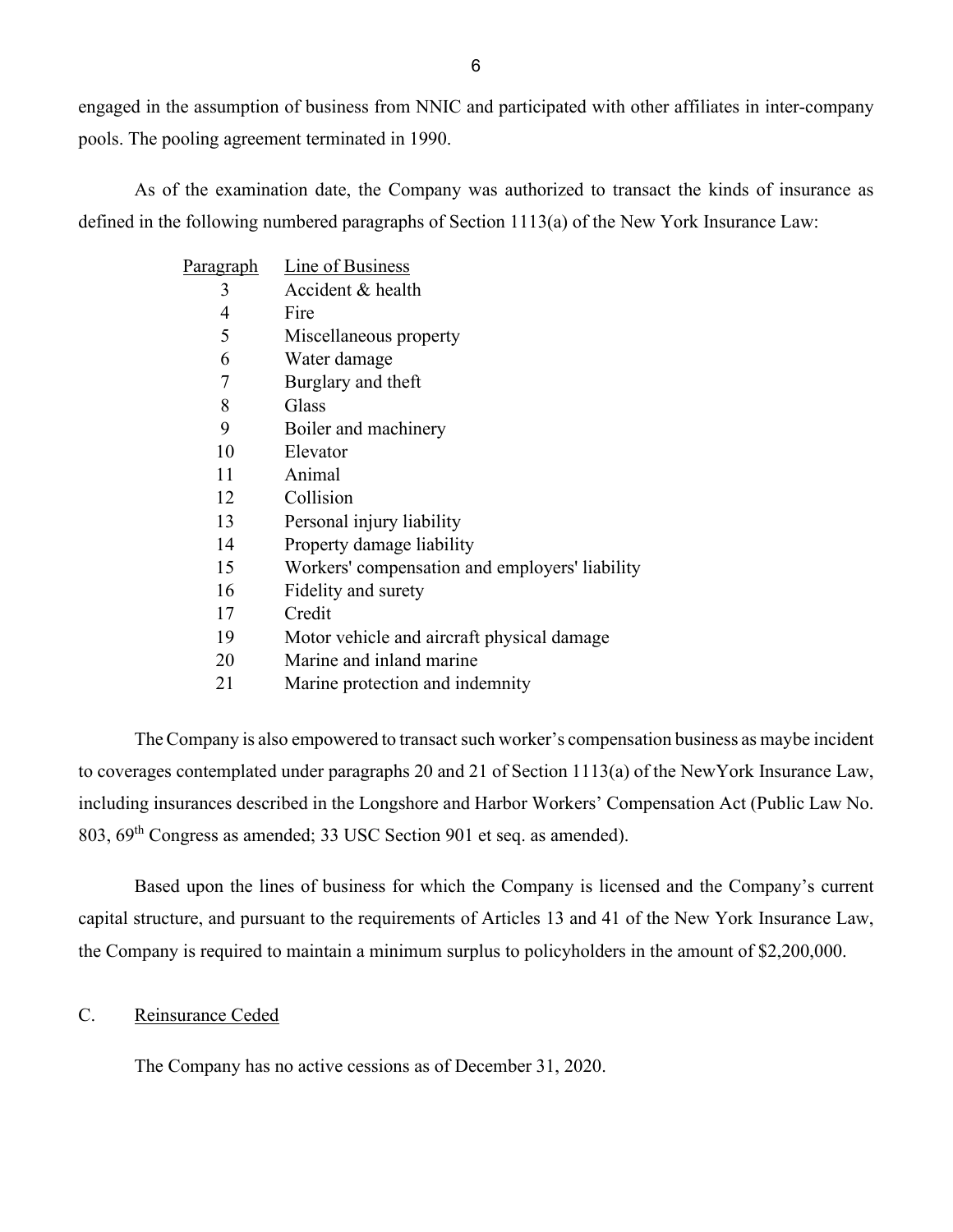#### <span id="page-8-0"></span>D. Holding Company System

The Company is a wholly-owned subsidiary of NNIC, an insurance company domiciled in Wisconsin. In turn, NNIC is a wholly-owned subsidiary of SOBC Gamma, a Connecticut corporation. The ultimate parent is SOBC Holdings Ltd. ("SOBC Holdings"), a corporation based in the United Kingdom.

The holding company registration statements filed with this Department indicated that such filings were complete and were filed in a timely manner pursuant to Article 15 of the New York Insurance Law and Department Regulation 52.

The following is an abridged chart of the holding company system at December 31, 2020:



its holding company system:<br>Tax Sharing Agreement At December 31, 2020, the Company was party to the following agreement with other members of

 Company Limited, SOBC Insurance Company Limited, SOBC Holding Company Limited, SOBC Effective December 1, 2015, an agreement by and between SOBC Corp., SOBC Services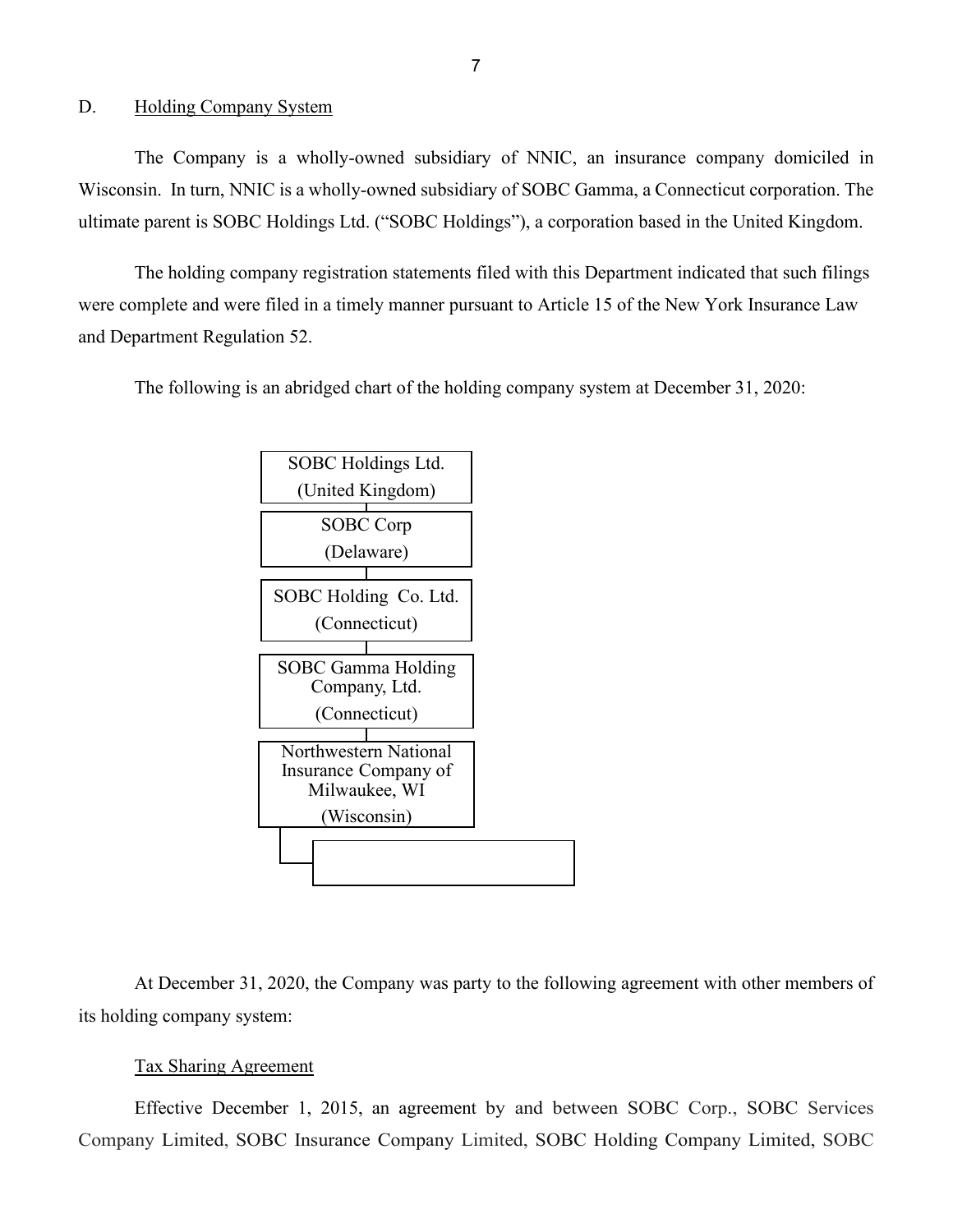Alpha Holding Company Limited, SOBC Alpha Insurance Company Limited, SOBC Beta Holding companies file a consolidated tax return. The agreement was amended effective December 31, 2016, Company Limited, and SOBC Gamma Holding Company Limited was effectuated whereby the to include the Company.

## <span id="page-9-0"></span>E. Significant Ratios

 The Company's adjusted liabilities to liquid assets ratio of 46%, computed as of December 31, 2020, falls within the benchmark range set forth in the Insurance Regulatory Information System of the NAIC. All other ratios are not presented because they are not meaningful due to the Company's run-off status.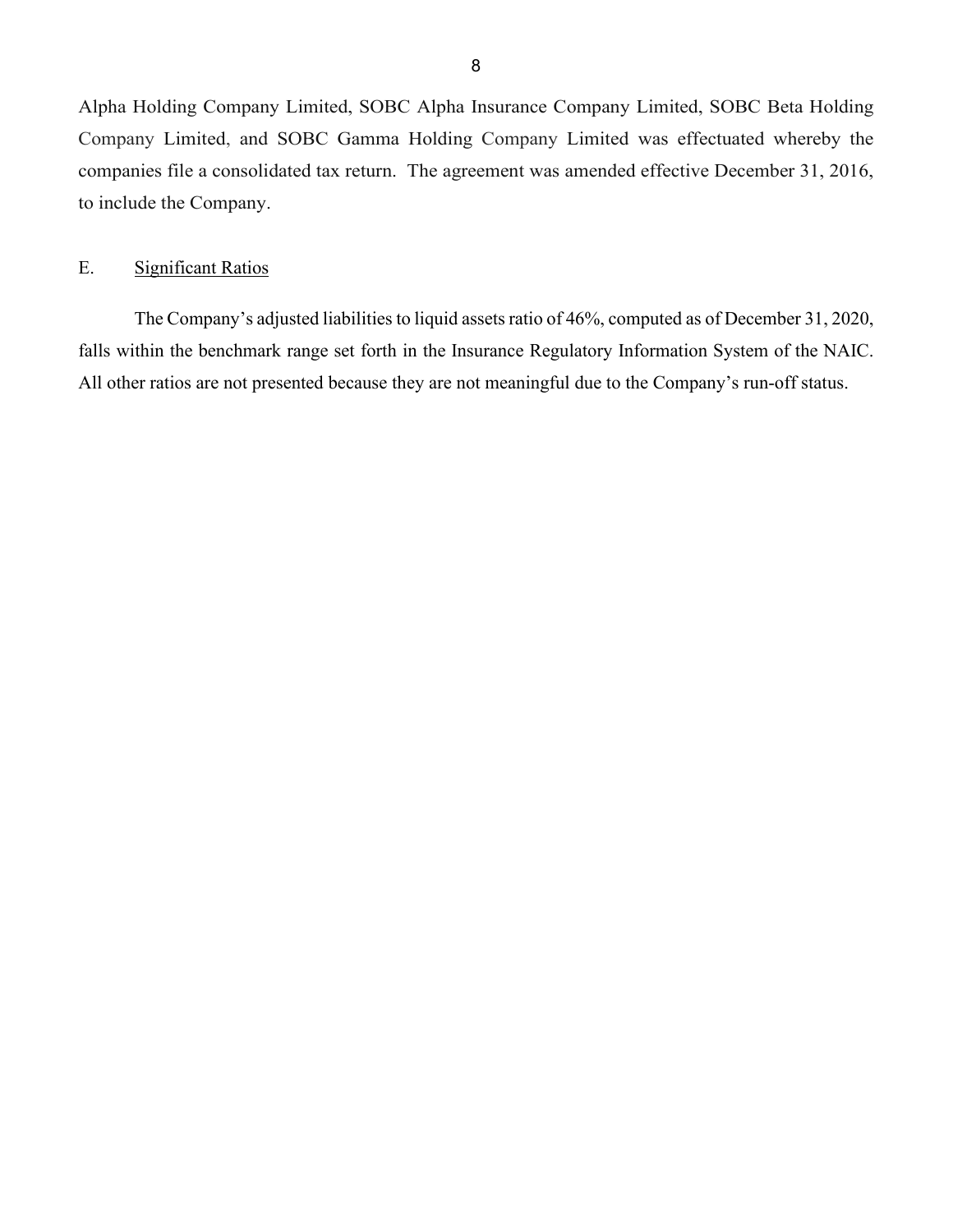## **3. FINANCIAL STATEMENTS**

## <span id="page-10-1"></span><span id="page-10-0"></span>A. Balance Sheet

 2020, as reported by the Company: The following shows the assets, liabilities and surplus as regards policyholders as of December 31,

| Assets                                                                   | Assets      | <b>Assets Not</b><br>Admitted | Net Admitted<br>Assets |
|--------------------------------------------------------------------------|-------------|-------------------------------|------------------------|
| <b>Bonds</b>                                                             | \$4,590,239 | \$0                           | \$4,590,239            |
| Cash, cash equivalents and short-term investments                        | 1,057,697   | $\boldsymbol{0}$              | 1,057,697              |
| Investment income due and accrued                                        | 30,834      | $\overline{0}$                | <u>30,834</u>          |
| Total assets                                                             | \$5,678,770 | $\frac{10}{2}$                | \$5,678,770            |
| Liabilities, Surplus and Other Funds                                     |             |                               |                        |
| Liabilities                                                              |             |                               |                        |
| Losses and loss adjustment expenses                                      |             |                               | \$2,421,734            |
| Taxes, licenses and fees (excluding federal and foreign income<br>taxes) |             |                               | 164,452                |
| Current federal and foreign income taxes                                 |             |                               | 25,424                 |
| Amounts withheld or retained by company for account of others            |             |                               | 8,496                  |
| Derivatives                                                              |             |                               | 175                    |
| Aggregate write-in for liabilities                                       |             |                               | 1,484                  |
| <b>Total liabilities</b>                                                 |             |                               | $$2,621,767*$          |
| Surplus and Other Funds                                                  |             |                               |                        |
| Common capital stock                                                     |             | $\mathbb{S}$<br>527,900       |                        |
| Gross paid in and contributed surplus                                    |             | 27,039,986                    |                        |
| Unassigned funds (surplus)                                               |             | (24,510,883)                  |                        |
| Surplus as regards policyholders                                         |             |                               | \$3,057,003            |
| Total liabilities, surplus and other funds                               |             |                               | \$5,678,770            |
|                                                                          |             |                               |                        |

\*Difference of \$2 due to rounding

Note: The Internal Revenue Service has not audited tax returns covering tax years 2016 and/through 2020. The examiner is unaware of any potential exposure of the Company to any tax assessment and no liability has been established herein relative to such contingency.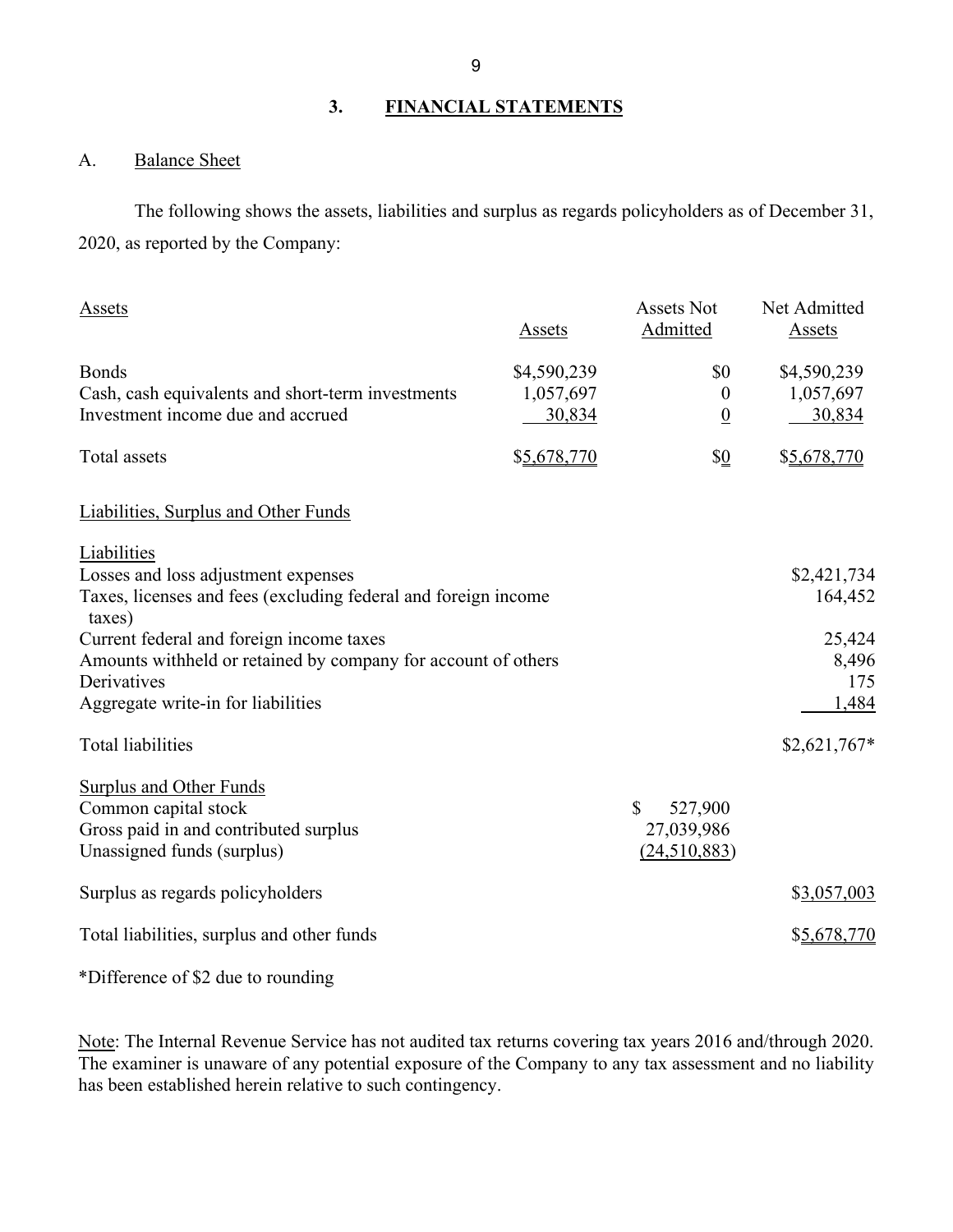## <span id="page-11-0"></span>B. Statement of Income

 The net loss for the five-year examination period, from January 1, 2016, through December 31, 2020, as reported by the Company was \$(2,367,617), as detailed below:

| <b>Underwriting Income</b>                                                                                                              |                          |                            |                |
|-----------------------------------------------------------------------------------------------------------------------------------------|--------------------------|----------------------------|----------------|
| Premiums earned                                                                                                                         |                          | \$                         | $\overline{0}$ |
| Deductions:<br>Losses and loss adjustment expenses incurred<br>Other underwriting expenses incurred                                     | \$1,873,817<br>1,259,161 |                            |                |
| Total underwriting deductions                                                                                                           |                          |                            | 3,132,978      |
| Net underwriting gain or (loss)                                                                                                         |                          | \$(3,132,978)              |                |
| Investment Income                                                                                                                       |                          |                            |                |
| Net investment income earned<br>Net realized capital gains (losses)                                                                     | \$1,026,830<br>192,152   |                            |                |
| Net investment gain or (loss)                                                                                                           |                          |                            | 1,218,982      |
| Other Income                                                                                                                            |                          |                            |                |
| Aggregate write-ins for miscellaneous income                                                                                            | (138, 548)               |                            |                |
| Total other income                                                                                                                      |                          |                            | (138, 548)     |
| Net income after dividends to policyholders but before federal<br>and foreign income taxes<br>Federal and foreign income taxes incurred |                          | \$(2,052,544)              | 315,073        |
| Net income                                                                                                                              |                          | $$(\underline{2,367,617})$ |                |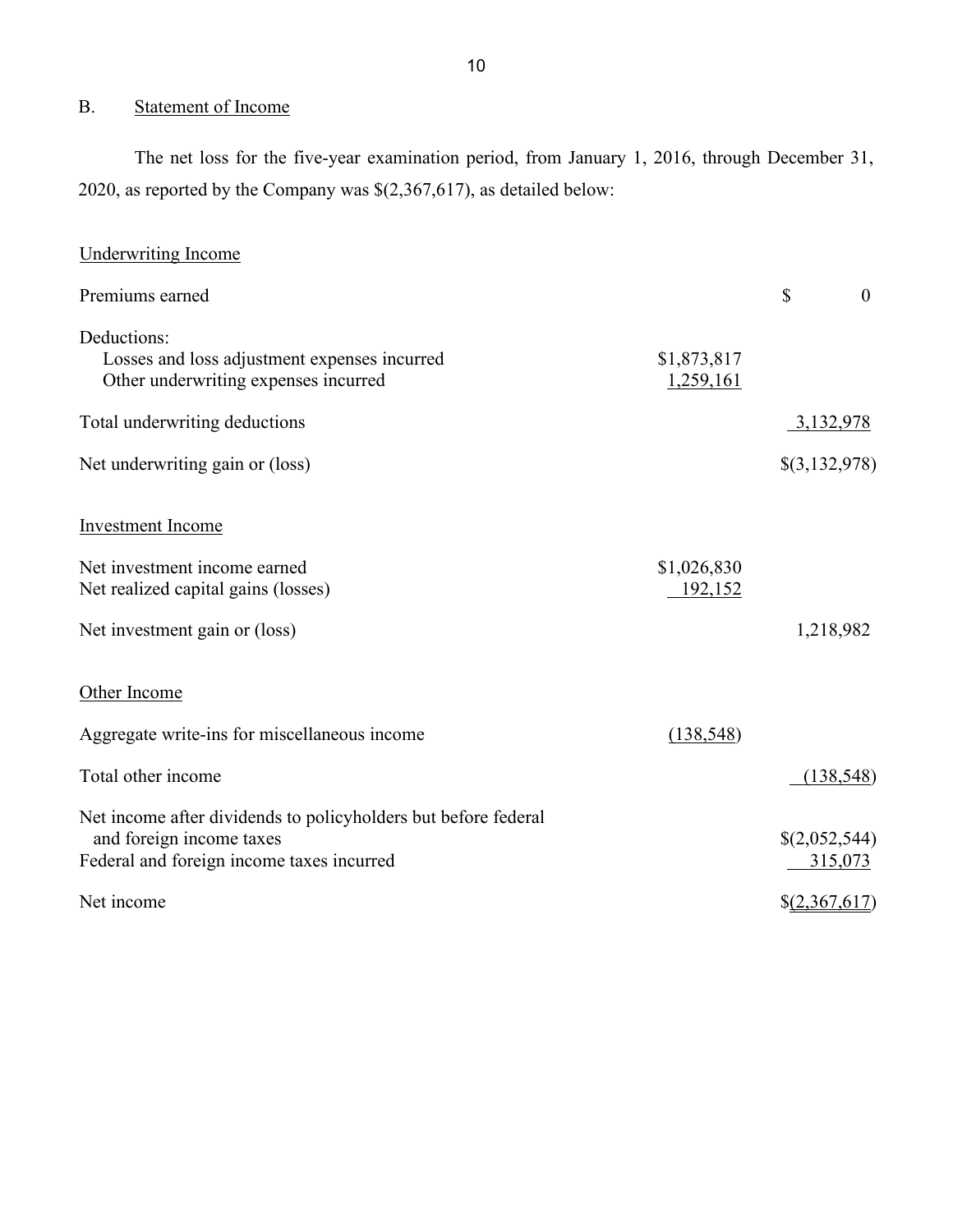### <span id="page-12-0"></span>C. Capital and Surplus

 January 1, 2016, through December 31, 2020, as reported by the Company, detailed as follows: Surplus as regards policyholders decreased \$7,133,285 during the five-year examination period

Surplus as regards policyholders, as reported by the Company as of December 31, 2015 \$ 10,190,288

|                                                     | Gains in<br><b>Surplus</b> | Losses in<br><b>Surplus</b> |               |
|-----------------------------------------------------|----------------------------|-----------------------------|---------------|
| Net income                                          |                            | \$2,367,617                 |               |
| Net unrealized capital gains or (losses)            |                            | 1,111                       |               |
| Change in net deferred income tax                   |                            | 107,770                     |               |
| Change in nonadmitted assets                        | \$125,703                  |                             |               |
| Capital changes paid in                             |                            | 419,520                     |               |
| Surplus adjustments paid in                         |                            | 4,389,429                   |               |
| Aggregate write-ins for gains and losses in surplus | 26,459                     |                             |               |
| Total gains and losses                              | \$152,162                  | \$7,285,447                 |               |
| Net increase (decrease) in surplus                  |                            |                             | (7, 133, 285) |
| Surplus as regards policyholders, as reported by    |                            |                             |               |
| the Company as of December 31, 2020                 |                            |                             | \$3,057,003   |

No adjustments were made to surplus as a result of this examination.

 Capital paid in is \$527,900 consisting of 52,790 shares of \$10 par value per share common stock. shares in 2017. Gross paid in and contributed surplus is \$27,039,986. Gross paid in and contributed surplus and capital paid in decreased during the examination period due to the Company's redemption and retirement of 41,952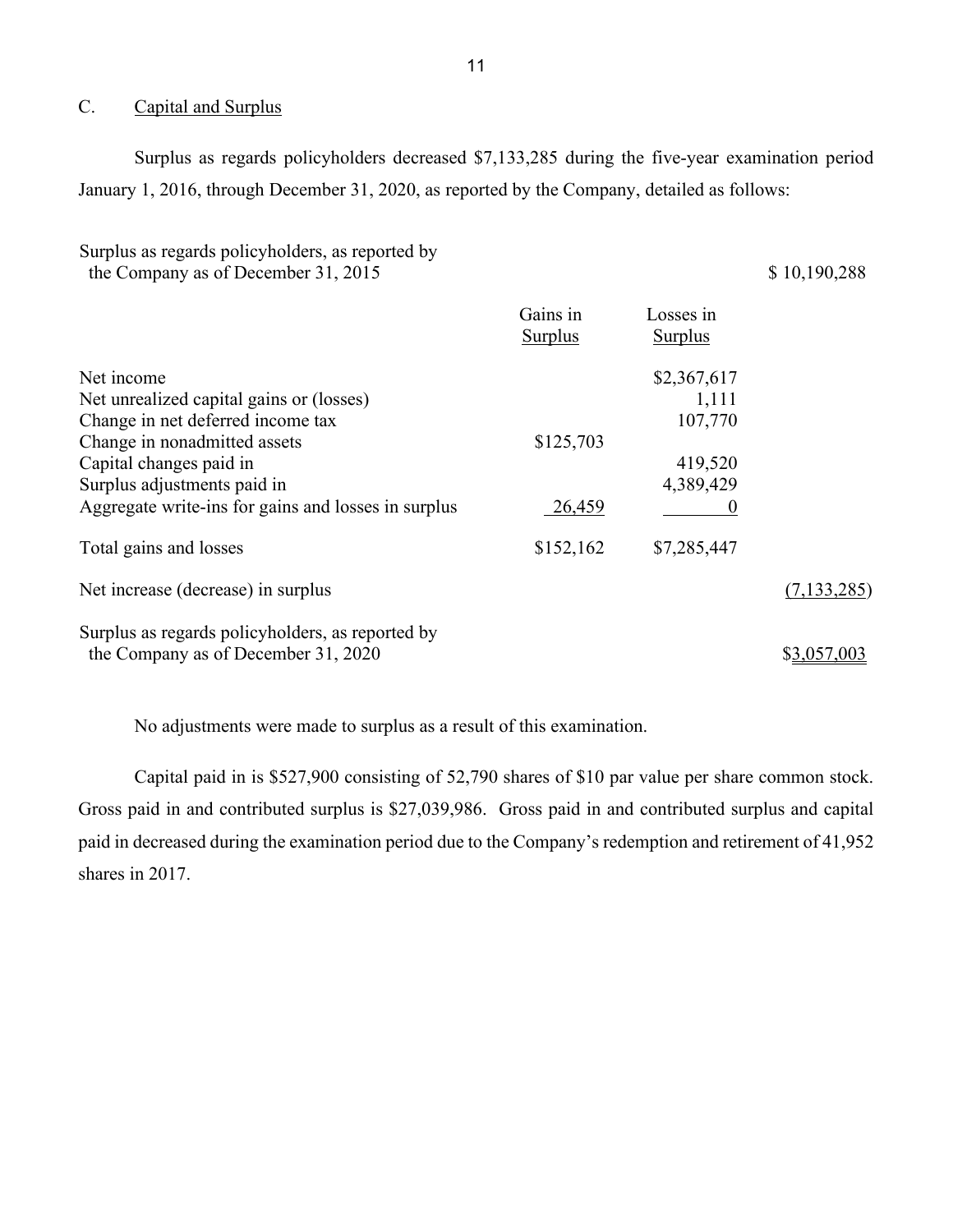#### **4. LOSSES AND LOSS ADJUSTMENT EXPENSES**

 Company as of December 31, 2020. The examination analysis of the loss and loss adjustment expense The examination liability for the captioned items of \$2,421,734 is the same as reported by the reserves was conducted in accordance with generally accepted actuarial principles and statutory accounting principles, including the NAIC Accounting Practices and Procedures Manual, Statement of Statutory Accounting Principles ("SSAP") No. 55.

### <span id="page-13-1"></span><span id="page-13-0"></span>**5. SUBSEQUENT EVENTS**

 reinsurance industry. At the time of releasing this report, the examiner's review noted that there has not regarding the impact of COVID-19. The Department continues to closely monitor the impact of the pandemic on the Company and will take necessary action if a solvency concern arises. On March 11, 2020, the World Health Organization declared an outbreak of a novel coronavirus ("COVID-19") pandemic. The COVID-19 pandemic has continued to develop throughout 2020 and 2021, with uncertainty remaining regarding the full effect of COVID-19 on the U.S. and global insurance and been a significant impact to the Company. The Department has been in communication with the Company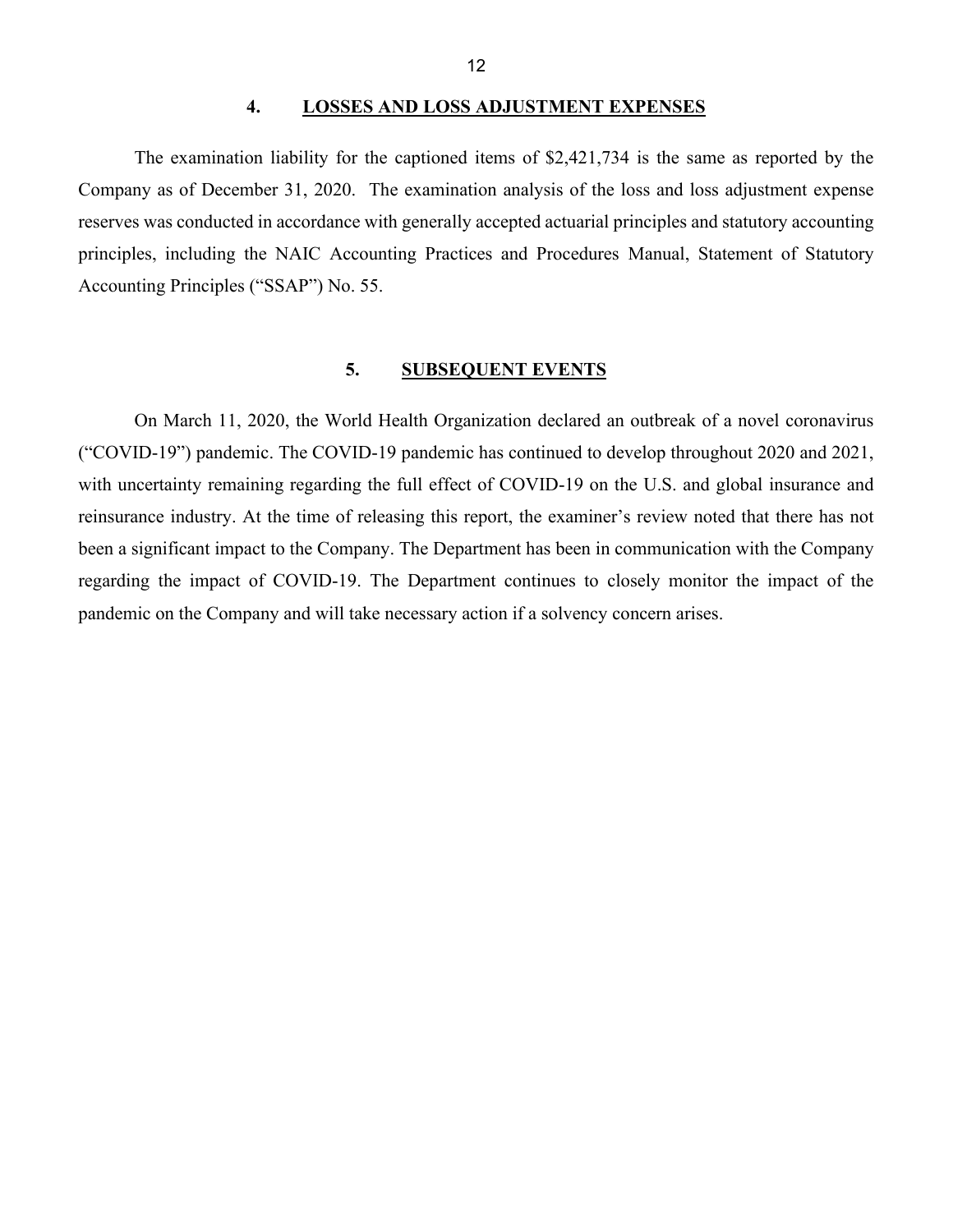## <span id="page-14-0"></span>**6. COMPLIANCE WITH PRIOR REPORT ON EXAMINATION**

The prior report on examination contained one recommendation as follows (page numbers refer to the prior report):

## ITEM PAGE NO.

A. Accounts and Records It was recommended that the Company obtain a fidelity bond for the 10 appropriate employees and ensure that the bond amount is at least the minimum suggested level of \$175,000 per the NAIC guidelines.

The Company has complied with this recommendation.

## <span id="page-14-1"></span>**7. SUMMARY OF COMMENTS AND RECOMMENDATIONS**

## ITEM PAGE NO.

A. Corporate Governance i. It is recommended that board members who are unable or unwilling to 5 consistently attend meetings resign or be replaced. ii. It is recommended that the Company comply with its charter and ensure 5 the number of directors in no case be less than the minimum required.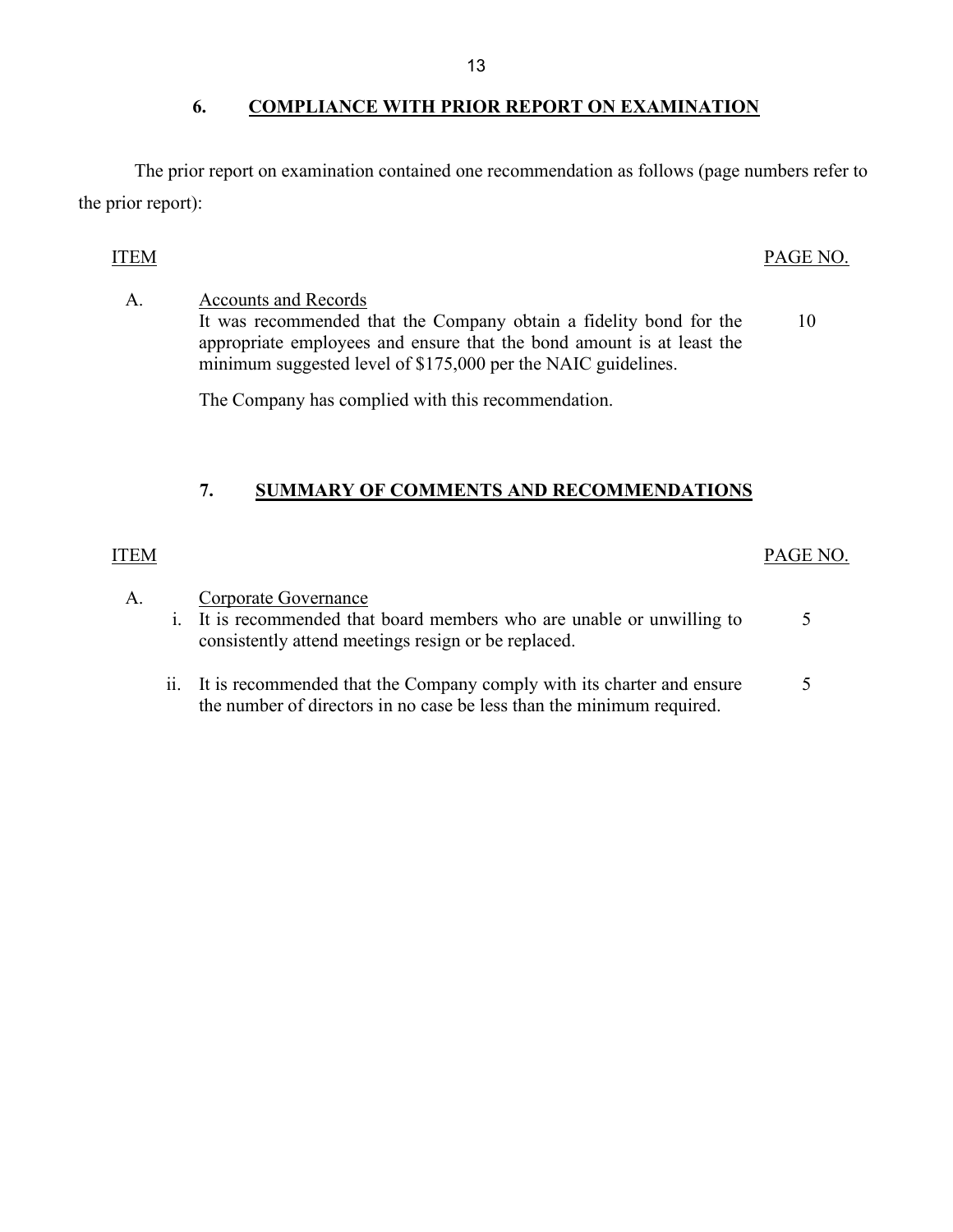Respectfully submitted,

 $\sqrt{S}/$ Susan Weijola, CPCU Associate Insurance Examiner

STATE OF NEW YORK ) )ss: COUNTY OF NEW YORK )

Susan Weijola, being duly sworn, deposes and says that the foregoing report, subscribed by her,

is true to the best of her knowledge and belief.

 $\sqrt{S}/$ Susan Weijola

Subscribed and sworn to before me

this day of , 2022*.*